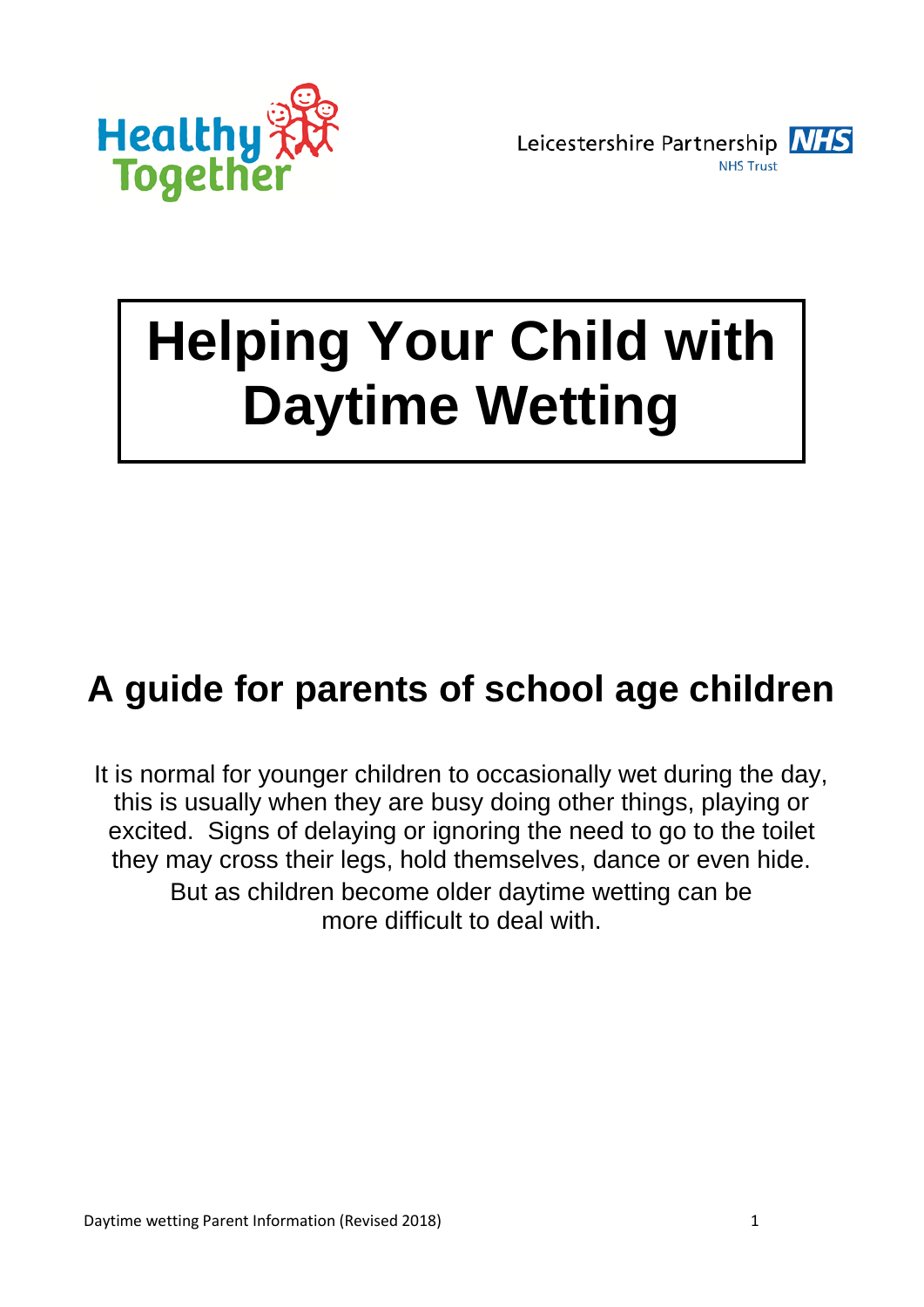## **Some Facts about Daytime Wetting**

Some children will start to wet during the day after being dry for some time, others may never have been dry at all.

Daytime wetting is more common in girls and younger children but for most children

## **1 in 4 four year olds and**

**1 in 20 nine year olds may wet during the day.**

**(Eric 2018)**

who experience daytime wetting, there is no serious underlying cause. However it is always important to discuss with your child's GP or Public Health Nurse to identify why the daytime wetting is happening and to get appropriate support. Some children who wet during the day also wet at night. By treating the daytime wetting often children will become dry at night much quicker.

#### **How the bladder works**



The bladder is a muscular sac – like a stretchy, crumpled bag with lots of creases. Its muscle walls relax to allow it to fill with urine. When the bladder is full a message is sent to the brain to signal it needs to empty.

When urine is passed the bladder is relaxed and contractions squeeze out the urine.

The bladder has a maximum level of filling before it needs to empty; this is known as 'bladder capacity'. Bladder capacity in children is dependent upon their

age, through teenage years it is based on their weight. So most children should be able to hold on and be dry for a reasonable period of time during the day.

Drinking regularly through the day can help to increase how much the bladder can hold. Going to the toilet too frequently can reduce the efficiency of the bladder.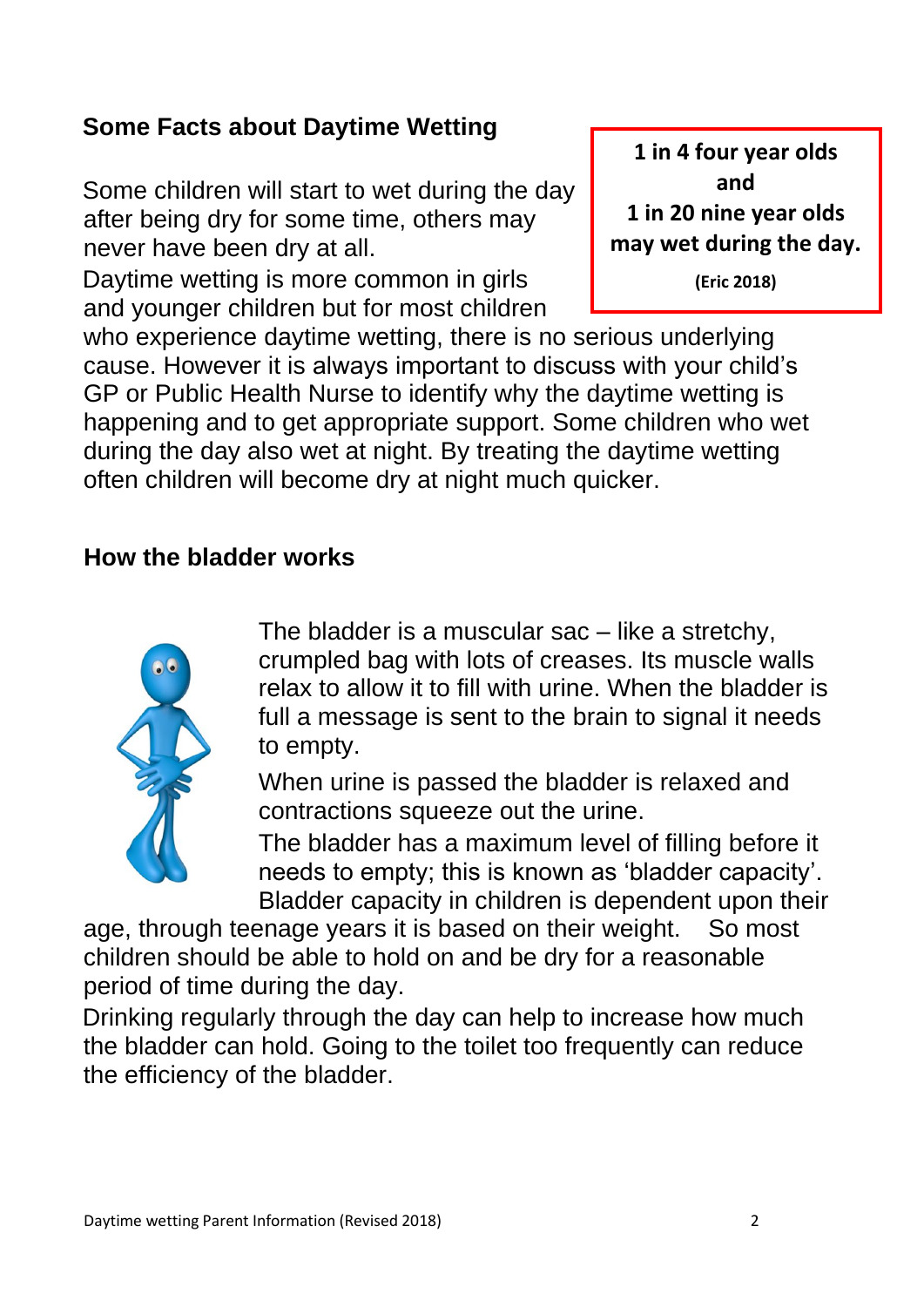#### **What May Cause Daytime Wetting**

- Fluids restricting fluids will make the symptoms worse as urine becomes more concentrated, which can irritate the bladder.
- Fizzy (carbonated) and dark coloured drinks can also irritate the bladder. Caffeine drinks e.g., tea, coffee, cola, energy drinks and alcohol can increase the production of urine.
- Urinary Tract Infection (UTI) increases the urge to wee, sometimes with a stinging sensation. A routine urine test by your child's GP can rule this out.
- Constipation a full or impacted bowel can put pressure on the bladder causing the feeling of needing to wee more often.
- Delay in emptying the bladder due to distraction.
- Children rush and do not always fully empty their bladder.
- Sudden and frequently needing to wee can be caused by an overactive bladder.
- Small bladder capacity can be caused by an overactive bladder or not drinking enough fluids
- Children with physical/learning/sensory/medical needs may take longer to become dry.
- Anxiety or emotional upset can cause the feeling of needing the toilet more often.

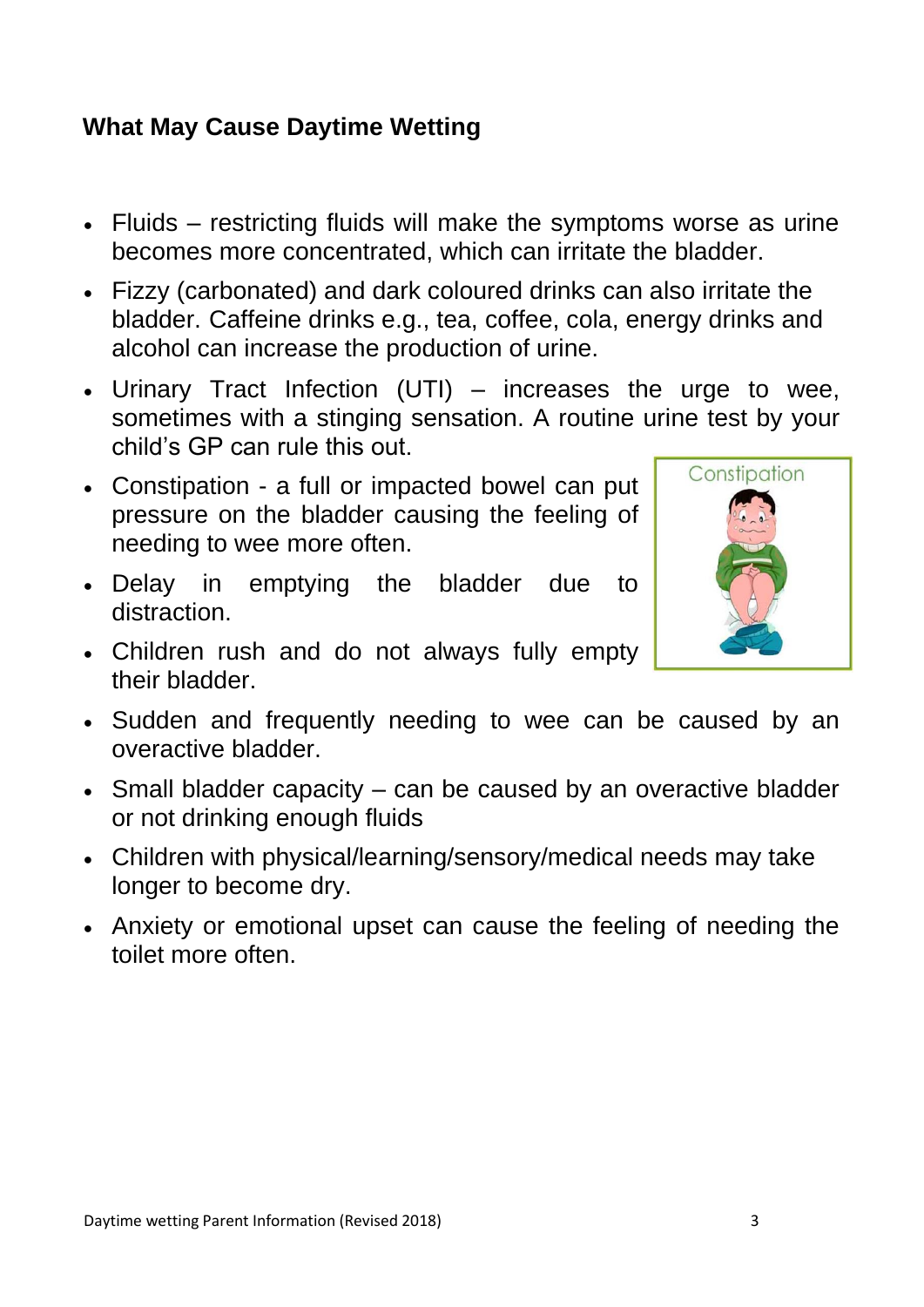#### **What you can do to help your child**

- Encourage your child to drink 6-8 water based drinks throughout the day.
- Give praise and encouragement; try to stay calm even when things go wrong.
- Use prompts and reminders to encourage your child to use the toilet.
- Speak with School to allow your child free access to drinks and the use of the toilet.
- Encourage your child to stay on the toilet until their bladder has emptied completely. Try counting or singing a song.



- Avoid constipation; offer a balanced diet which includes fluids, fibre containing cereals, fruit and vegetables.
- Check that your child is able to manage their clothing easily to enable them to go to the toilet independently.

#### **Recommended Daily Fluid Intake**

| Age             | <b>Sex</b> | <b>Total Drinks per Day</b> |
|-----------------|------------|-----------------------------|
| $4 - 8$ years   | Female     | $1000 - 1400$ mls           |
|                 | Male       | $1000 - 1400$ mls           |
| $9 - 13$ years  | Female     | $1200 - 2100$ mls           |
|                 | Male       | $1400 - 2300$ mls           |
| $14 - 18$ years | Female     | $1400 - 2500$ mls           |
|                 | Male       | $2100 - 3200$ mls           |

**Information taken from the Education and Resources for Improving Childhood Continence (ERIC)**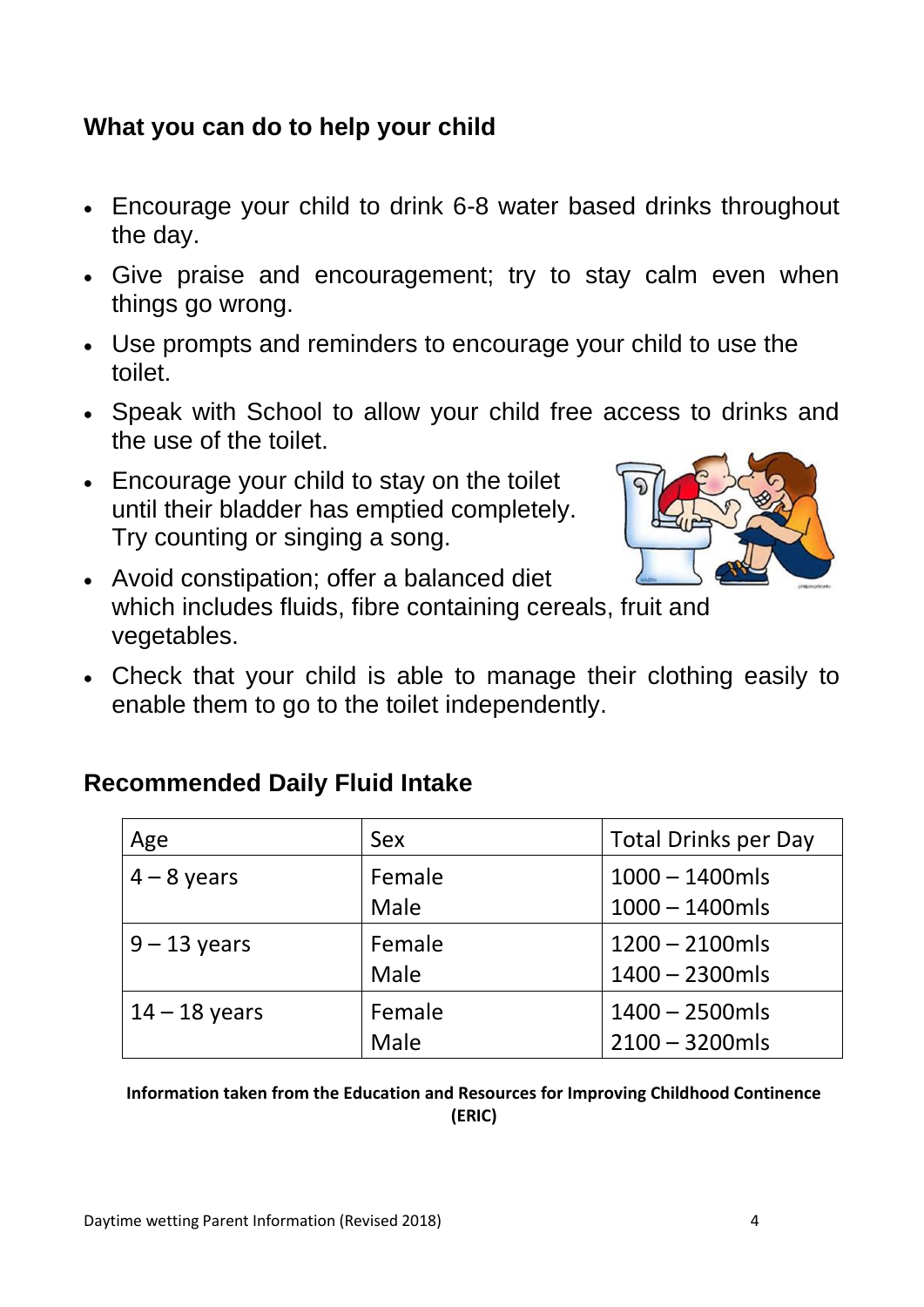#### **Bristol Stool Chart**





Type 1 - has spent the longest time in the bowel. They are hard to pass and often requires a lot of straining.

Type 7 – has spent the least time in the bowel. Has the need to pass urgently and accidents may happen.

# **Further Information and Support is available from:**

[www.eric.org.uk](http://www.eric.org.uk/)

[www.bladderandboweluk.co.uk](http://www.bladderandboweluk.co.uk/)

www.healthforunderfives.co.uk

[www.healthforkids.co.uk](http://www.healthforkids.co.uk/)

www.healthforteens.co.uk

Text Parent/Carer ChatHealth: 07520 615381 (city) 07520 615382 (county)

Your local Healthy Together Team

Your child's GP